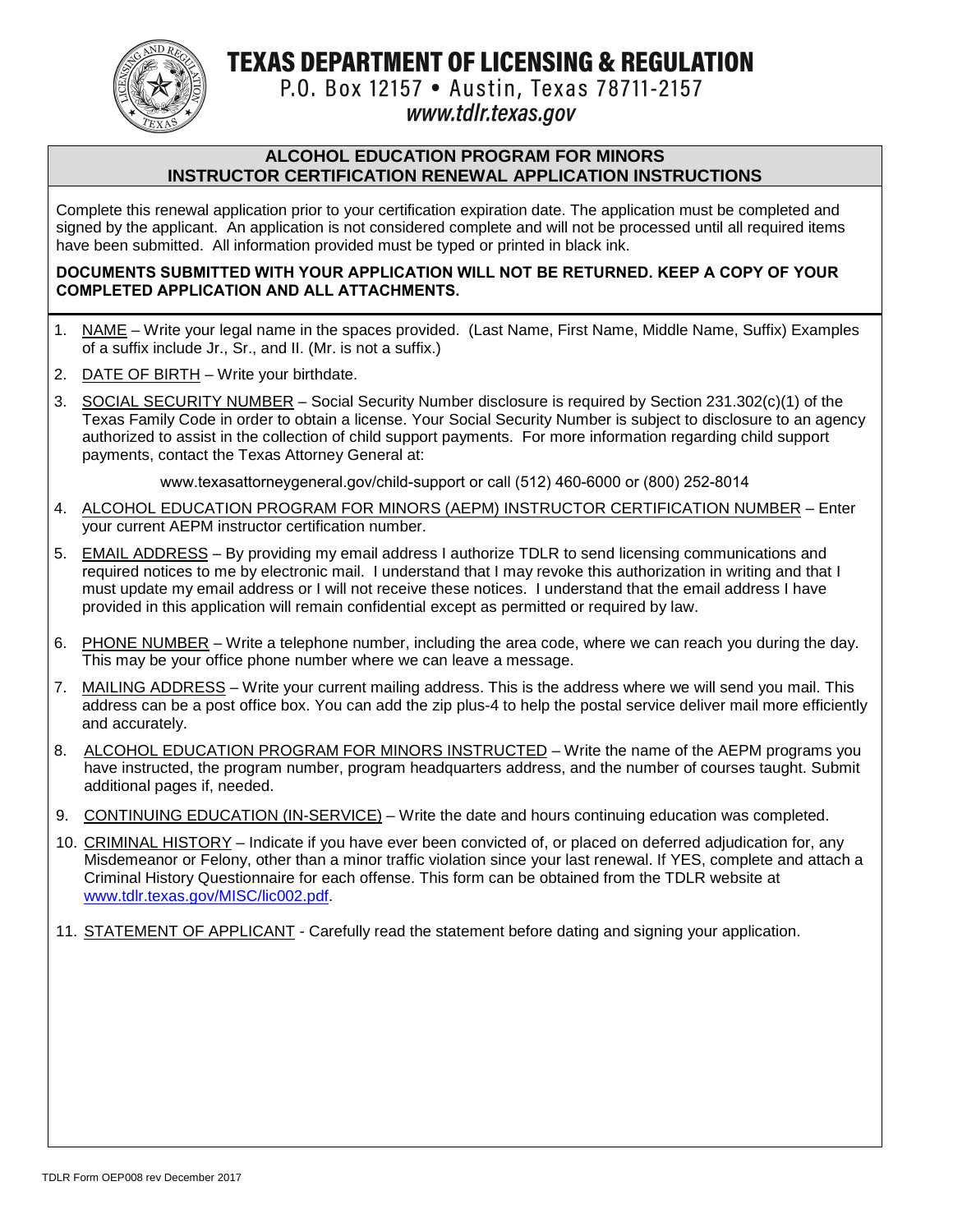### CONTINUING EDUCATON REQUIREMENTS FOR RENEWING CERTIFICATION

- You must teach a minimum of **four (4)** complete Alcohol Education Program for Minors courses and attend at least **one (1)** department-sponsored Alcohol Education Program for Minors Instructor continuing education seminar during the Instructor's certification period, and each subsequent Instructor certification period.
- If the department sends you notice, you must attend additional department sponsored Alcohol Education Program for Minors Instructor continuing education seminars or special meeting regarding changes to curriculum or significant updates to curriculum material.
- If you are a licensed chemical dependency counselor, licensed professional counselor, licensed psychologist, licensed psychiatrist, or licensed social worker, you may complete 20 hours of continuing education that is directly alcohol-related, in lieu of attending the department-sponsored continuing education seminar.
- Continuing education hours obtained in a department-sponsored Alcohol Education Program for Minors Instructor continuing education seminar may be used to fulfill the continuing education requirement of another Offender Education certification, as long as the seminar occurs during the current certification period and as long as the instructor pays for each certification.

**The department employs an audit system for continuing education reporting. You will be responsible for maintaining a record of your continuing education experiences. The certificates, diplomas, or other documentation verifying earning of continuing education hours are not to be forwarded to the department at the time of renewal unless you have been selected for audit.**

#### **SEND YOUR COMPLETED APPLICATION AND REQUIRED DOCUMENTS TO:**

Texas Department of Licensing and Regulation P.O. Box 12157 Austin, TX 78711-2157

Documents submitted with your application will not be returned. Keep a copy of your completed application, all attachments, and you check or money order. Do not send cash.

For additional information and questions, please visit the Texas Department of Licensing & Regulation website at tdlr.texas.gov or reach Customer Service via webform where you can submit your request for assistance and include attachments needed at https://www.tdlr.texas.gov/help or (800) 803-9202 [in state only], (512) 463-6599, Relay Texas-TDD: (800) 735-2989 or Fax: (512) 463-9468. Customer Service Representatives are available Monday through Friday 7:00 a.m. until 6:00 p.m. Central Time (excluding holidays).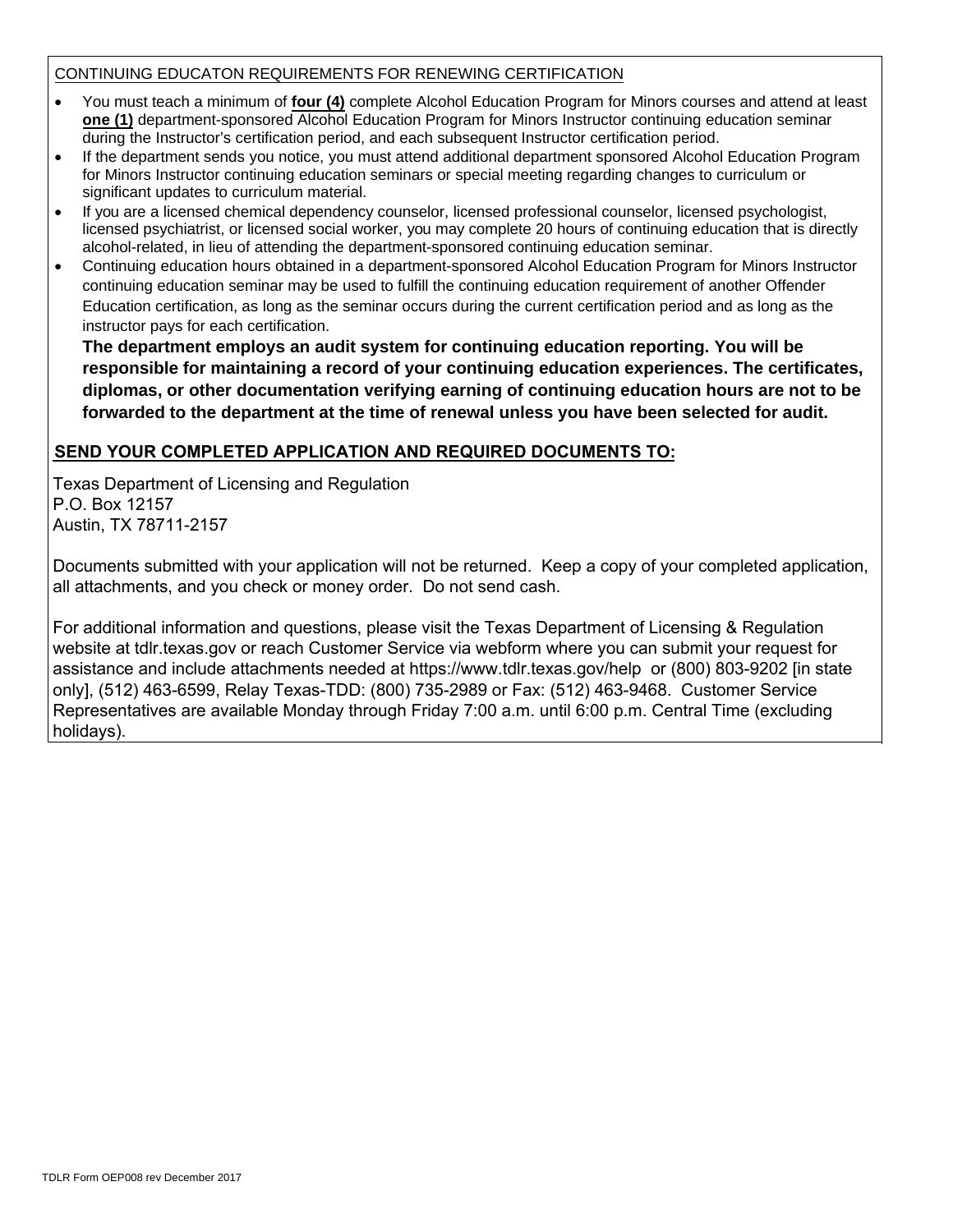

# **TEXAS DEPARTMENT OF LICENSING & REGULATION**

P.O. Box 12157 • Austin, Texas 78711-2157

www.tdlr.texas.gov

## **ALCOHOL EDUCATION PROGRAM FOR MINORS INSTRUCTOR CERTIFICATION RENEWAL APPLICATION**

|                                                                      |           | DO NOT WRITE ABOVE THIS LINE                                                                                             |              |                     |                              |  |
|----------------------------------------------------------------------|-----------|--------------------------------------------------------------------------------------------------------------------------|--------------|---------------------|------------------------------|--|
|                                                                      |           | The application form must be accompanied by all required documents before processing.                                    |              |                     |                              |  |
| 1. Name:                                                             |           |                                                                                                                          |              |                     |                              |  |
|                                                                      |           |                                                                                                                          |              |                     |                              |  |
|                                                                      | Last Name | <b>First Name</b>                                                                                                        |              |                     | Middle Name<br>Suffix        |  |
| 2. Date of Birth:                                                    |           | 3. Social Security Number:                                                                                               |              |                     | 4. AEPM Instructor Number:   |  |
|                                                                      |           |                                                                                                                          |              |                     |                              |  |
| Month<br>Day                                                         | Year      | See Instruction Sheet for Disclosure Information                                                                         |              |                     |                              |  |
| 5. Email Address:                                                    |           |                                                                                                                          |              | 6. Phone Number:    |                              |  |
|                                                                      |           |                                                                                                                          |              |                     |                              |  |
| Ex: johndoe@aol.com See Instruction Sheet for Disclosure Information |           |                                                                                                                          |              | Area Code<br>Number |                              |  |
| 7. Mailing Address:                                                  |           |                                                                                                                          |              |                     |                              |  |
|                                                                      |           |                                                                                                                          |              |                     |                              |  |
| (P.O. Box, Number, Street Name, or Suite Number)                     |           |                                                                                                                          |              |                     |                              |  |
|                                                                      |           |                                                                                                                          |              |                     |                              |  |
|                                                                      |           |                                                                                                                          |              |                     |                              |  |
| City                                                                 |           |                                                                                                                          | <b>State</b> |                     | Zip Code                     |  |
| 8.                                                                   |           | Alcohol Education Program for Minors you have Instructed                                                                 |              |                     |                              |  |
| expiration date. (Submit additional pages if needed.)                |           | I instructed for the following Alcohol Education Program for Minors during the two-year certification period prior to my |              | Program<br>Number:  |                              |  |
| <b>Program Name:</b>                                                 |           |                                                                                                                          |              |                     |                              |  |
| Headquarters<br>Physical Address:                                    |           |                                                                                                                          |              |                     | Number of<br>courses taught: |  |
|                                                                      |           | Number, Suit, Street Name, Suite Number City, State Zip Code                                                             |              |                     |                              |  |
|                                                                      |           |                                                                                                                          |              | Program             |                              |  |
| <b>Program Name:</b>                                                 |           |                                                                                                                          |              | Number:             |                              |  |
|                                                                      |           |                                                                                                                          |              |                     | Number of                    |  |
| Headquarters<br>Physical Address:                                    |           |                                                                                                                          |              |                     | courses taught:              |  |
|                                                                      |           | Number, Suit, Street Name, Suite Number City, State Zip Code                                                             |              |                     |                              |  |
|                                                                      |           |                                                                                                                          |              | Program             |                              |  |
| <b>Program Name:</b>                                                 |           |                                                                                                                          |              | Number:             |                              |  |
|                                                                      |           |                                                                                                                          |              |                     |                              |  |
| Headquarters<br><b>Physical Address:</b>                             |           |                                                                                                                          |              |                     | Number of<br>courses taught: |  |
|                                                                      |           | Number, Suit, Street Name, Suite Number City, State Zip Code                                                             |              |                     |                              |  |
|                                                                      |           |                                                                                                                          |              | Program             |                              |  |
| Program Name:                                                        |           |                                                                                                                          |              | Number:             |                              |  |
| Headquarters<br>Physical Address:                                    |           |                                                                                                                          |              |                     | Number of                    |  |
|                                                                      |           |                                                                                                                          |              |                     | courses taught:              |  |
|                                                                      |           | Number, Suit, Street Name, Suite Number City, State Zip Code                                                             |              |                     |                              |  |
|                                                                      |           |                                                                                                                          |              |                     |                              |  |
|                                                                      |           | Total number of courses taught during your certification period:                                                         |              |                     |                              |  |